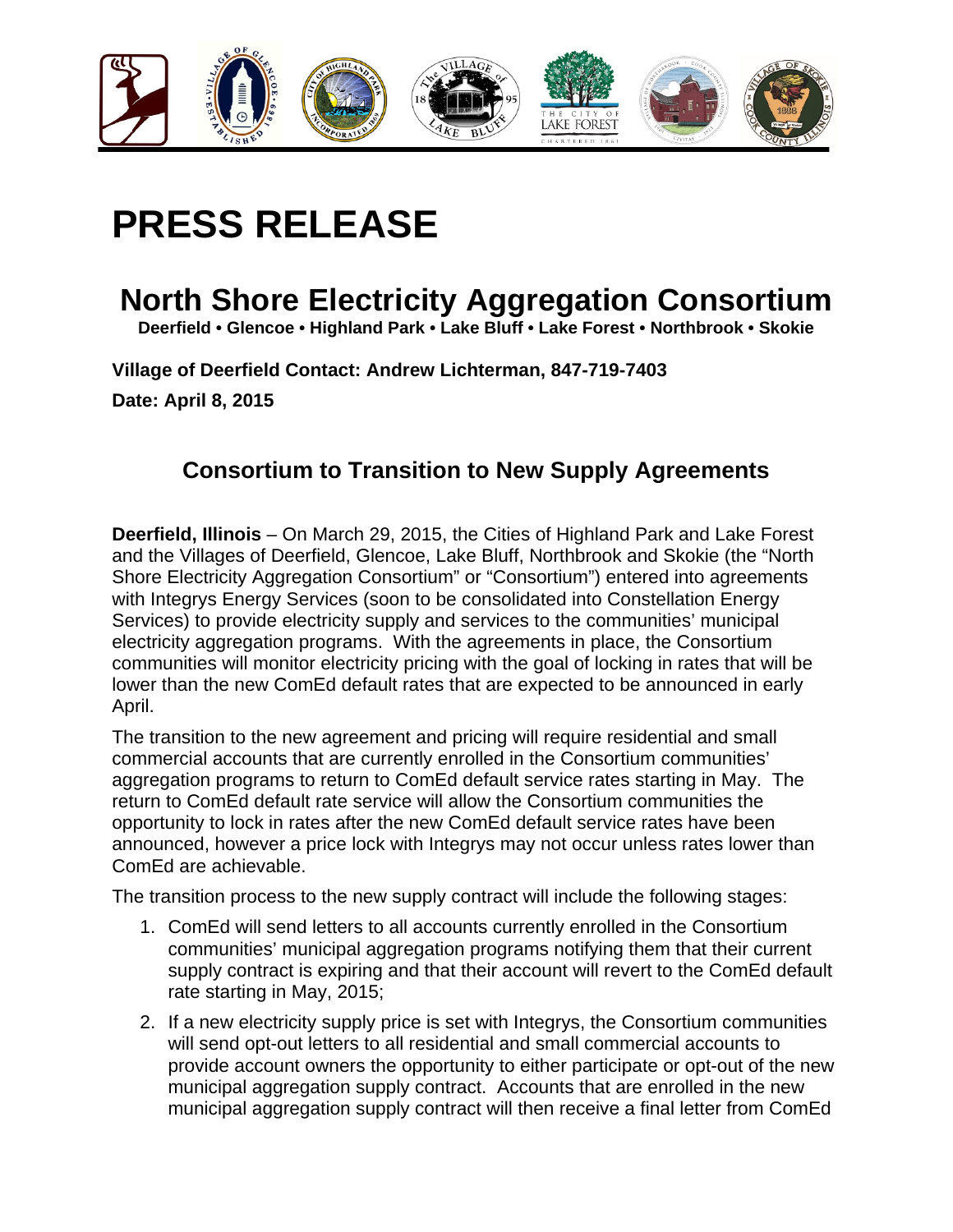verifying that the account has been enrolled into the municipal aggregation supply contract.

3. If a new rate cannot be set with Integrys that is less than ComEd's default rate, customers will remain with ComEd.

Electricity supply and billing schedules will not be interrupted due to the transition. Residents should be aware that no representatives from Integrys Energy Services will be calling or visiting their homes as part of the transition process, and should exercise caution if they are asked for their ComEd account numbers by any party.

The new twenty-four (24) month agreements with Integrys Energy Services resulted from an extensive, competitive due diligence process that started in November 2014. Responses to a Request for Proposals (RFP) process from suppliers were evaluated by the Consortium's members, legal counsel, and energy consultant. The Consortium negotiated with the suppliers to gain meaningful consumer safeguards and supply standards that include affordable renewable energy options. The goal of this has always been to seek opportunities to save electricity customers money on their electric bill. The intent of the Consortium is to seek the lowest price available to residents.

The Consortium communities have all approved intergovernmental agreements that allow the Consortium to collaborate on areas other than electricity supply to gain economies of scale. The Consortium has begun evaluating the potential for future projects and new ways to use their scale to provide innovative services to our residents and businesses.